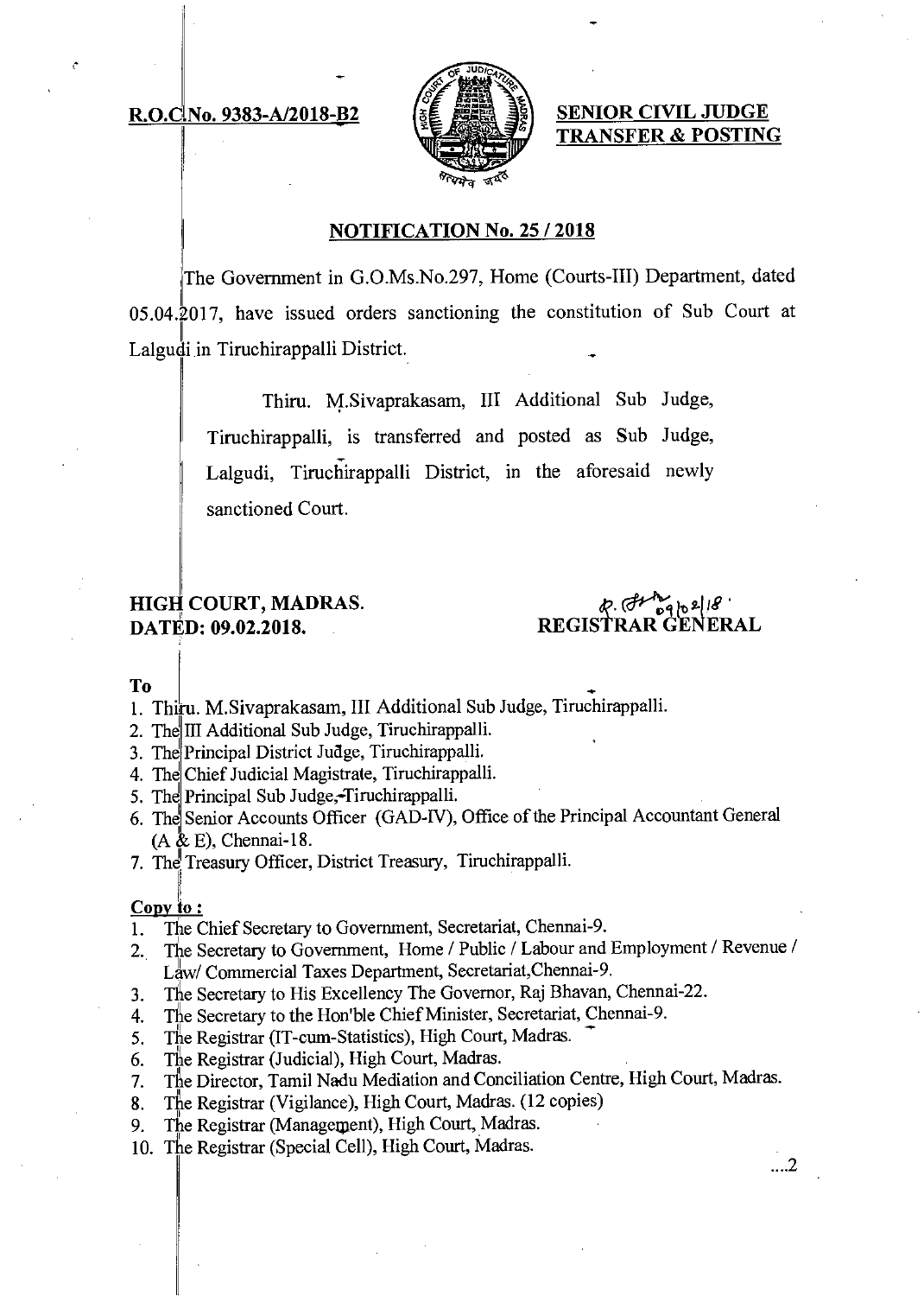- 11. The Registrar-cum-Private Secretary to the Honible The Chief Justice, High Court, Madras.
- 12. The Registrar (District Judiciary), High Court, Madras.
- 13. The Additional Registrar-I (Vigilance), High Court, Madras.
- 14. The Registrar (Administration), High Court, Madras.
- 15. The Registrar -cum-Special Officer (Liaisoning), High Court, Madras.
- 16. The Registrar (Recruitment), High Court, Madras.
- 17. The Official Assignee, High Court, Madras.
- 18. The Additional Registrar General, Madurai Bench of Madras High Court, Madurai.
- 19. The Additional Registrar -II (Vigilance), Madurai Bench of Madras High Court, Madurai.
- 20. The Registrar (Judicial), Madurai Bench of Madras High Court, Madurai.
- 21. The Registrar (Administration), Madurai Bench of Madras High Court, Madurai.
- 22. The Additional Registrar (IT & Statistics), Madurai Bench of Madras High Court, Madurai.
- 23. The Director, Tamil Nadu State Judicial Academy, No.30 (95), P.S.K.R.Salai (Greenways Road), R.A.Puram, Chennai-28.
- 24. The Deputy Director, Tamil Nadu State Judicial Academy, Regional Centres, Coimbatore.
- 25. The Deputy Director, Tamil Nadu State Judicial Academy, Regional Centres, Madurai.
- 26. The Member Secretary, Tamil Nadu State Legal Services Authority, Chennai.
- 27. The Secretary, High Court Legal Services Committee, Chennai.
- 28. The Secretary, Tamil Nadu Judicial Officers Association, Chennai.
- 29. The Chief Accounts Officer, High Court, Madras.
- 30. The Assistant Registrar, Admn.I / Admn.II / Per.Admn. / A.S. / Rules / Computer / Pondicherry, High Court, Madras.
- 31. The Section Officer, 'C' / Computer / 'C1' / 'D' / 'F' / 'G' / Budget / 'B5' / Library / Stationery / Legal Cell / Computer (Server Room), High Court, Madras.
- 32. The Section Officer, "B" Section, Madurai Bench of Madras High Court, Madurai.
- 33. The Technical Director,-NIC, High Court, Madras.
- 34. The Record Keeper, A.D. Records, High Court, Madras.

 $+$  Spare 5.